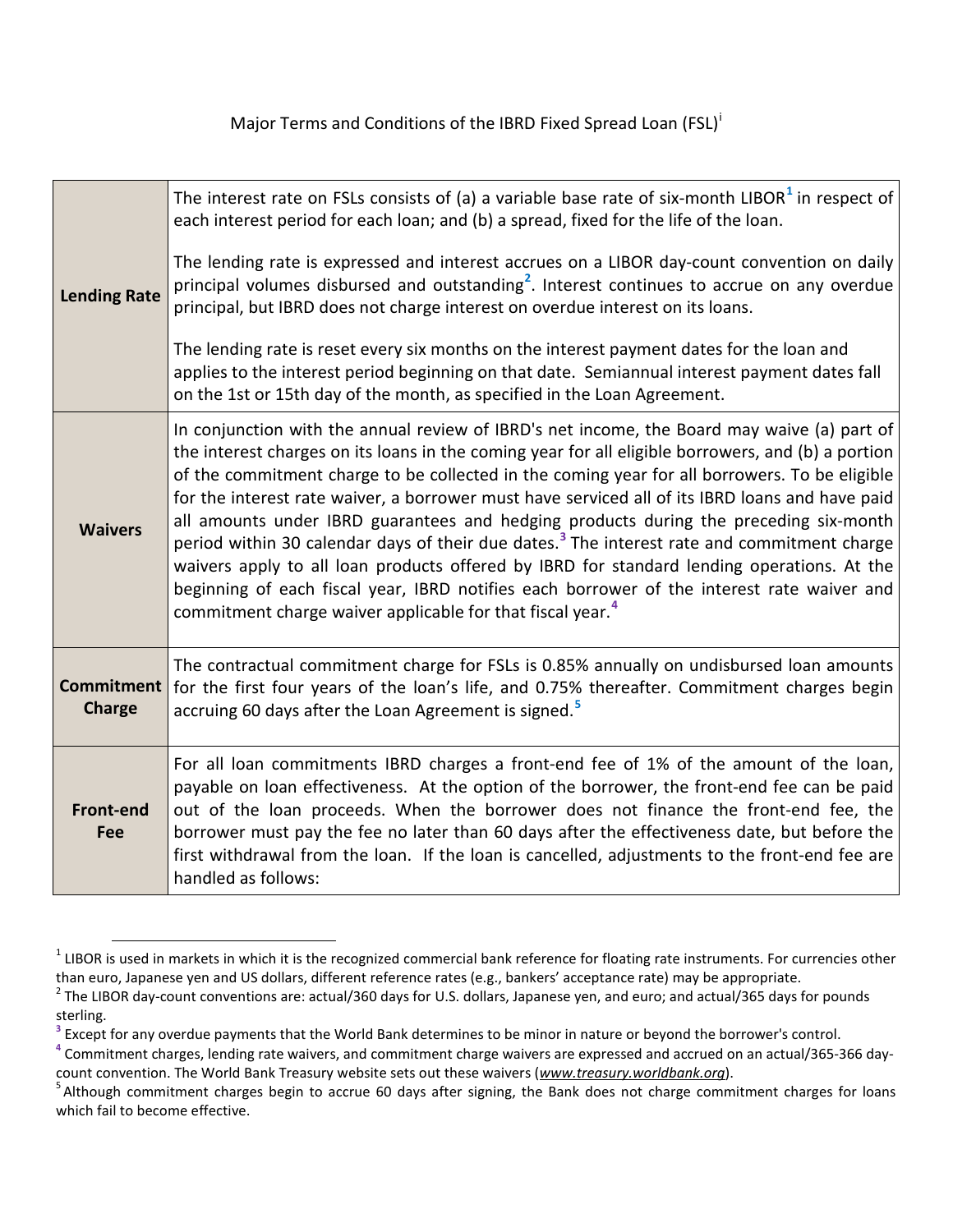|                                                        | a) If the loan is cancelled in full before effectiveness, no front-end fee is charged.                                                                                                                                                                                                                                                                                                                                                                                                                                                                                                                                                                                                                                                                                    |
|--------------------------------------------------------|---------------------------------------------------------------------------------------------------------------------------------------------------------------------------------------------------------------------------------------------------------------------------------------------------------------------------------------------------------------------------------------------------------------------------------------------------------------------------------------------------------------------------------------------------------------------------------------------------------------------------------------------------------------------------------------------------------------------------------------------------------------------------|
|                                                        | b) If part of the loan is cancelled before effectiveness, the amount of front-end fee payable is<br>reduced on a pro rata basis and the adjusted front-end fee is payable to the Bank upon<br>effectiveness.                                                                                                                                                                                                                                                                                                                                                                                                                                                                                                                                                              |
|                                                        | c) If the loan is partially or fully cancelled on or after effectiveness, no adjustment to the front-<br>end fee is made. This applies equally to loans disbursed in tranches: if a tranche is cancelled<br>after effectiveness, no portion of the front-end fee is refunded to the borrower.                                                                                                                                                                                                                                                                                                                                                                                                                                                                             |
| Loan<br><b>Currencies</b>                              | FSLs are committed and repayable in the currency or currencies of the loan selected by the<br>borrower. IBRD offers FSLs in EUR, JPY and USD and other currencies that it can efficiently<br>intermediate.                                                                                                                                                                                                                                                                                                                                                                                                                                                                                                                                                                |
|                                                        | During loan negotiations, borrowers may choose to include the FSL embedded options within<br>the loan agreement, for managing interest or currency risk. If these options are selected,<br>borrowers may request at any time during the life of the loan to use these options to convert<br>the terms of the loan. $1$<br><b>Currency Conversions:</b><br>At any time during the life of a loan a borrower may request IBRD to convert all or part of the<br>undisbursed or disbursed balance of an FSL to another currency approved by IBRD. A<br>borrower may also request the IBRD to convert FSL disbursed and outstanding loan amounts<br>into the borrower's local currency, subject to the availability of a liquid currency swap market<br>in the local currency. |
| <b>Embedded</b><br><b>Conversion</b><br><b>Options</b> | <b>Interest Rate Conversions</b><br>At any time during the life of a loan a borrower may request IBRD to convert the lending rate<br>on all or part of the disbursed balance of an FSL from a variable to a fixed rate, and vice versa.<br>A borrower may exercise this option for all or part of the remaining maturity of the loan.<br>Borrowers may also request IBRD to implement interest rate conversions automatically<br>(automatic rate fixings) by period or by amount.<br><b>Caps and Collars:</b><br>At any time during the life of the loan a borrower may purchase from IBRD an interest rate cap<br>or collar for all or part of the disbursed amount and for all or part of the remaining maturity of<br>the loan.                                        |
|                                                        | <b>Conversion Fees:</b><br>Pricing of currency conversions, interest rate conversions, interest rate caps, and interest rate<br>collars is at market terms - usually based on execution terms achieved by IBRD in an offsetting<br>swap with financial intermediaries or, in some cases, on terms calculated using pre-specified,                                                                                                                                                                                                                                                                                                                                                                                                                                         |

<span id="page-1-0"></span><sup>1</sup> Detailed information on the FSL's conversion provisions is provided in Guidelines for Conversion of Loan Terms for Fixed-Spread<br><sup>1</sup> Detailed information on the FSL's conversion provisions is provided in Guidelines for Co Loans, available on the World Bank Treasury website.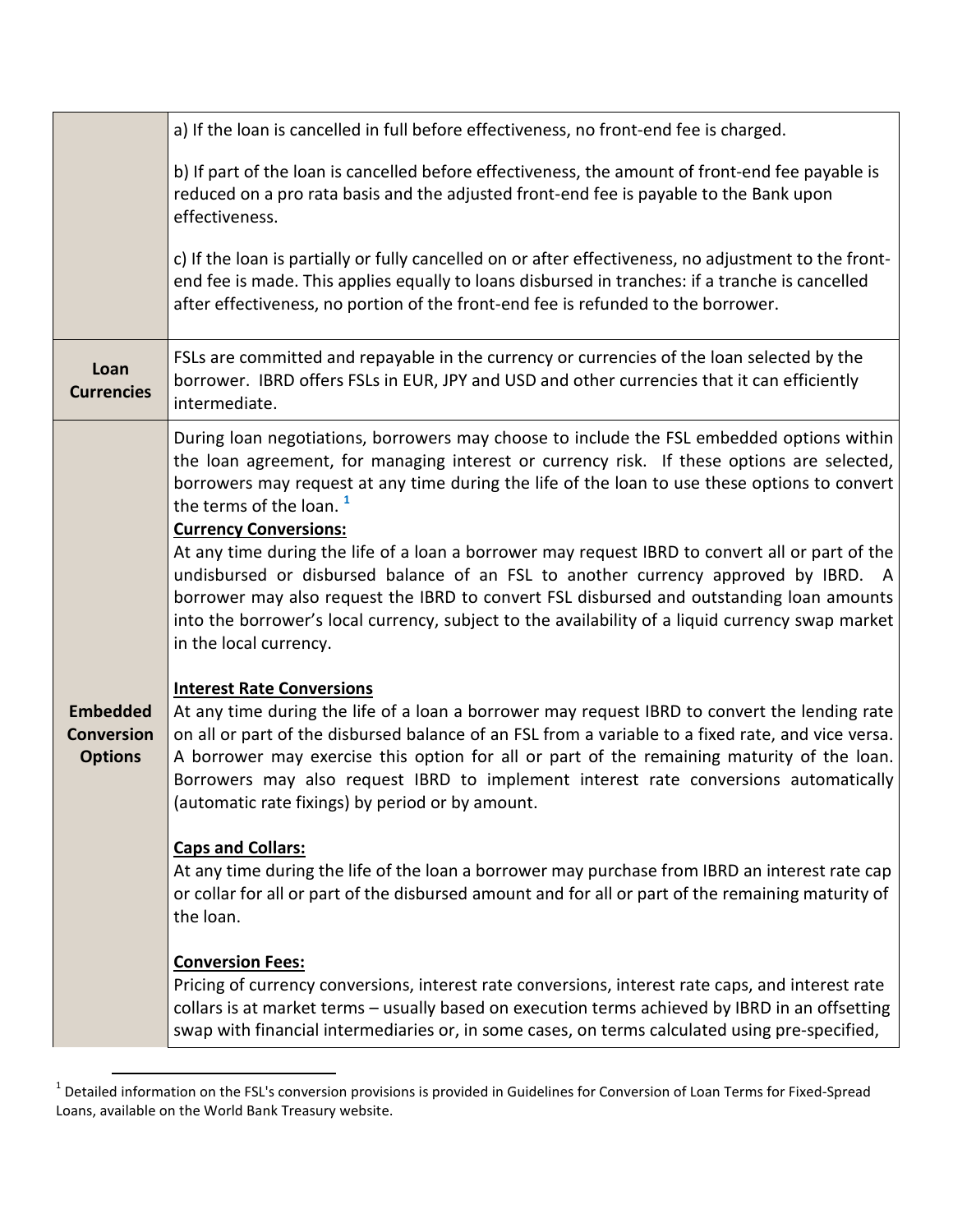|                               | widely available screen quotes. In addition, IBRD applies a transaction fee                                                                                                                                                                                                                                                                                                                                                                                                                 |                         |                                                 |  |  |
|-------------------------------|---------------------------------------------------------------------------------------------------------------------------------------------------------------------------------------------------------------------------------------------------------------------------------------------------------------------------------------------------------------------------------------------------------------------------------------------------------------------------------------------|-------------------------|-------------------------------------------------|--|--|
|                               | Transaction fee(s) for currency and/or interest rate conversions will apply, (except that<br>transaction fees are not payable in connection with interest-rate fixings up to the full loan<br>amount and up to the full maturity of the loan).<br>For the latest conversion fees, please visit the World Bank Treasury website at<br>http://treasury.worldbank.org. IBRD may revise these fees from time to time, and any<br>changes apply to conversions implemented after such a revision |                         |                                                 |  |  |
|                               | <b>Maturity limits</b><br>Borrower requests for currency conversions, interest rate conversions, interest rate caps, and<br>interest rate collars are subject to the maximum maturity available from time to time in the<br>swap markets for the currency or currencies involved. If a borrower requests a currency<br>conversion for a period less than the full maturity of the loan, information on the implications<br>of a partial maturity conversion should be obtained from BCFBD.  |                         |                                                 |  |  |
|                               | For all FSLs, the absolute final maturity is 25 years. In addition, the average repayment<br>maturity limits are based on the Country Income Category of the borrower, as follows:                                                                                                                                                                                                                                                                                                          |                         |                                                 |  |  |
| Loan<br><b>Repayment</b>      |                                                                                                                                                                                                                                                                                                                                                                                                                                                                                             | Country Income Category | Average Repayment Maturity Limits<br>(in years) |  |  |
| <b>Maturity</b>               |                                                                                                                                                                                                                                                                                                                                                                                                                                                                                             | 181                     | 14                                              |  |  |
| <b>Limits</b>                 |                                                                                                                                                                                                                                                                                                                                                                                                                                                                                             | $\mathbf{III}$          | 11                                              |  |  |
|                               |                                                                                                                                                                                                                                                                                                                                                                                                                                                                                             | IV&V                    | 10                                              |  |  |
|                               | Borrowers may also trade off terms across other FSLs within the 25-year final maturity limit. <sup>1</sup>                                                                                                                                                                                                                                                                                                                                                                                  |                         |                                                 |  |  |
| Repayment<br><b>Schedules</b> | Borrowers may choose between two amortization schedules for FSLs. In both types of<br>schedules, repayment installments are calculated as a proportion/percentage of the amount<br>disbursed and outstanding of the loan. The Borrower may either fix the repayment schedule at<br>commitment or link it to actual disbursements, as follows:                                                                                                                                               |                         |                                                 |  |  |
|                               | Commitment-linked Repayment Schedule:                                                                                                                                                                                                                                                                                                                                                                                                                                                       |                         |                                                 |  |  |
|                               | Under this schedule, the timing of principal repayments is linked to the time of loan                                                                                                                                                                                                                                                                                                                                                                                                       |                         |                                                 |  |  |

<span id="page-2-0"></span> $1$  For example, to obtain a longer maturity on a new loan not exceeding 25 years, the terms of the new loan may be offset against a loan (with a shorter maturity) signed within the previous 12 months, such that the weighted average repayment maturity of all FSLs to the country within that 12-month period is not increased beyond the country limit. Trade-offs of repayment terms across FSLs exclude special structural adjustment loans (SSALs).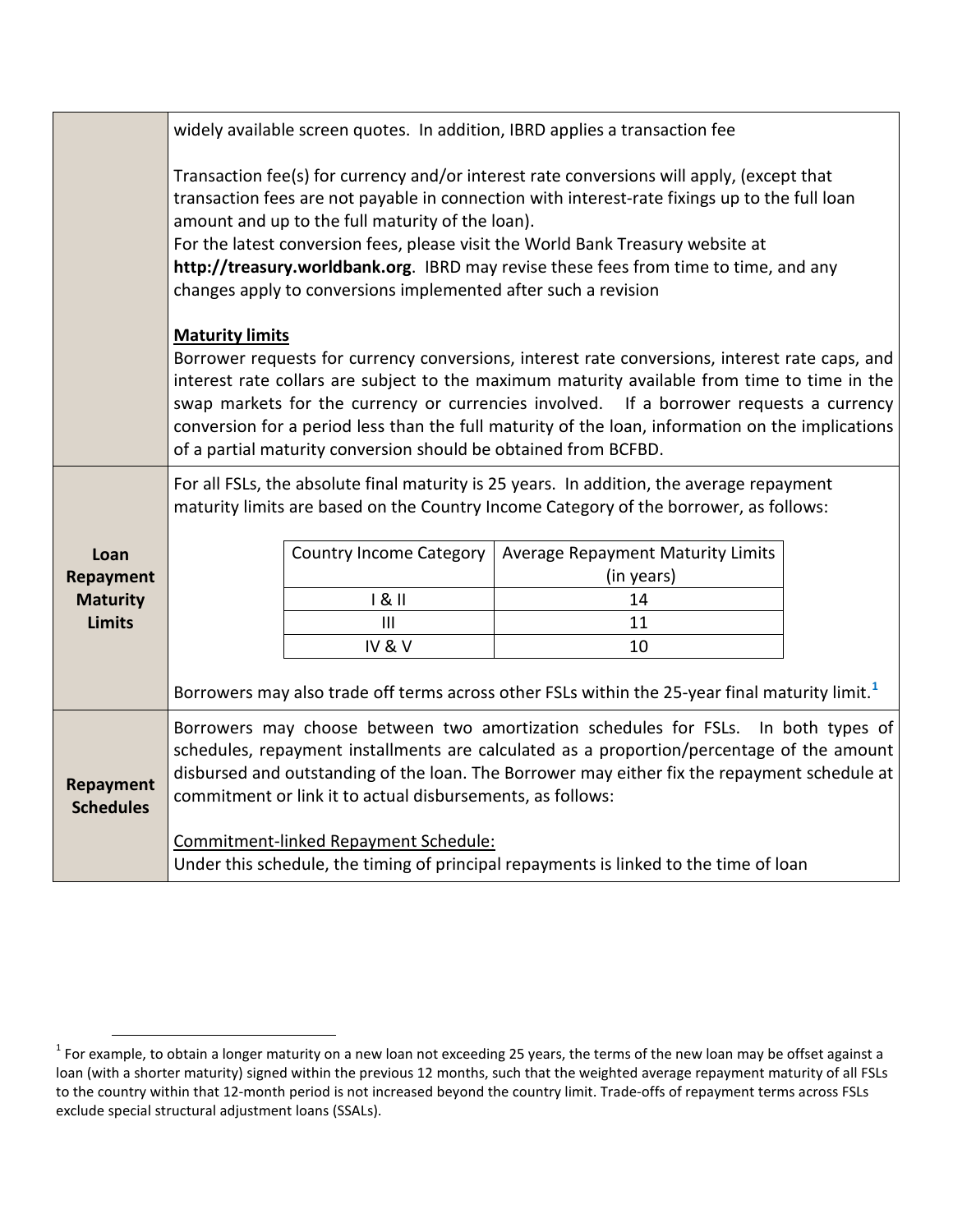commitment. The grace period starts running from the time of expected IBRD loan approval. The expected first interest payment date is no more than six months from the expected date of loan approval.<sup>[1](#page-3-0)</sup> Repayment installments are due beginning in the semester following the end of the grace period. Borrowers may choose from a number of principal repayment types: (a) level repayment; (b) annuity-type repayment; or (c) customized repayment<sup>[2](#page-3-1)</sup>.

For FSLs with a commitment-linked repayment schedule, there is a limit on the average repayment maturity that varies by country category, as shown in the table above. Borrowers may select any pattern of principal repayments subject to the limits on average repayment maturity and final maturity. "Standard" country terms (which satisfy these limits) are just one of the many options available. The average repayment maturity for an FSL with a commitment-linked repayment schedule is defined as the weighted average period of time between expected loan approval and the scheduled repayments.

Disbursement-linked Repayment Schedule: The loan repayment schedule is linked to actual disbursements. Cumulative disbursements during each six-month period, called the "disbursed amount," are repayable on a schedule that commences from the beginning of the interest period following disbursement. The grace period, final maturity, and repayment pattern remain the same for all disbursed amounts. Only level repayment of principal is allowed. Limits for disbursement-based repayment schedules would be specified in terms of a maximum sum of the expected average disbursement period and average repayment maturity for each disbursed amount. Loans that have longer disbursement periods receive shorter repayment schedules in order to conform to the average life of those loans with repayment maturities fixed at commitment.

For FSLs with a disbursement-linked repayment schedule, there is a limit on the sum of the loan's expected average disbursement period and its average repayment maturity. The expected average disbursement period<sup>[3](#page-3-2)</sup> for a loan, which is defined as the weighted average period of time between loan approval and expected disbursements, is based on a reasonable estimate as determined jointly by IBRD and the borrower.<sup>[4](#page-3-3)</sup> Also, for an FSL with a disbursement-linked repayment schedule, the average repayment maturity is defined as the

<span id="page-3-0"></span> $<sup>1</sup>$  In the event the actual loan approval date is significantly advanced or delayed from the date expected at negotiations, the grace</sup> period provided may no longer be in accordance with these terms. In that case, the first and final principal repayment dates must be changed to comply with these terms.

<span id="page-3-1"></span><sup>&</sup>lt;sup>2</sup> With level repayment, the principal is repaid in equal installments over time; with annuity-type repayment, the sum of principal and interest of each installment is the same assuming interest rates do not change over the life of the loan (the share of principal of each installment increases through time); with customized repayment, principal is paid using a schedule tailored to the borrower's needs.

<span id="page-3-2"></span><sup>3</sup> The expected average disbursement period is based on the estimated disbursement profile specified in the Project Appraisal Document (PAD). 4

<span id="page-3-3"></span> $4\,$  For example, a loan expected to disburse evenly over a 6-year period would have an expected average disbursement period of 3 years.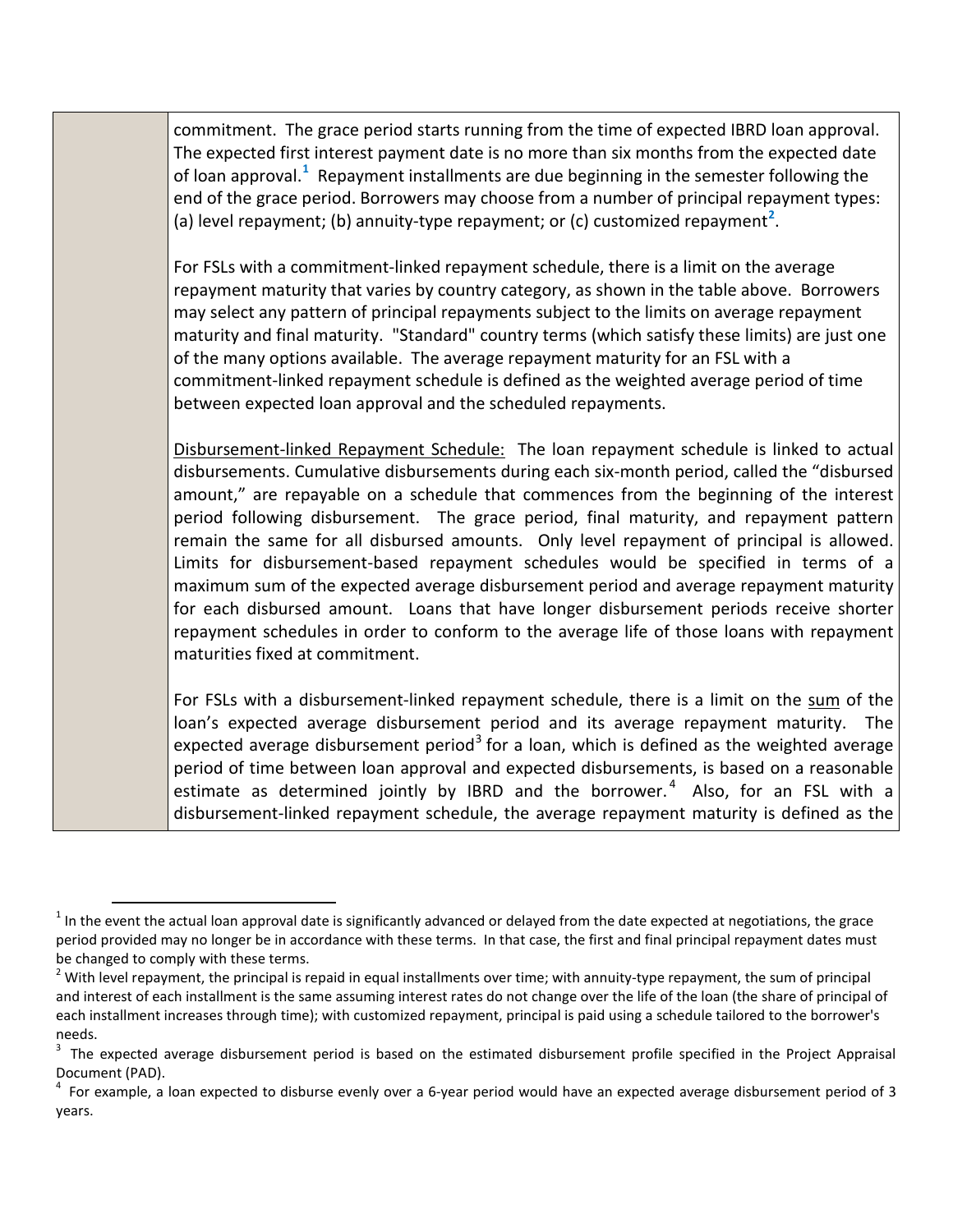|                                | weighted average period of time between the date of disbursement and the scheduled<br>repayments for each disbursed amount. <sup>1</sup>                                                                                                                                                                                                                                                                                                                                                                                                                                                                                                                                                                                                                                                                                                                                                                                                                                                                                                                                                                                                                                                                                                                                                                                                                                                                                                                                                                                                                                                  |  |  |  |
|--------------------------------|-------------------------------------------------------------------------------------------------------------------------------------------------------------------------------------------------------------------------------------------------------------------------------------------------------------------------------------------------------------------------------------------------------------------------------------------------------------------------------------------------------------------------------------------------------------------------------------------------------------------------------------------------------------------------------------------------------------------------------------------------------------------------------------------------------------------------------------------------------------------------------------------------------------------------------------------------------------------------------------------------------------------------------------------------------------------------------------------------------------------------------------------------------------------------------------------------------------------------------------------------------------------------------------------------------------------------------------------------------------------------------------------------------------------------------------------------------------------------------------------------------------------------------------------------------------------------------------------|--|--|--|
| <b>Payment</b><br><b>Dates</b> | Debt service payment dates will be on the 1st or 15th day of a month and semi-annually<br>thereafter, as decided by the borrower during loan negotiations.                                                                                                                                                                                                                                                                                                                                                                                                                                                                                                                                                                                                                                                                                                                                                                                                                                                                                                                                                                                                                                                                                                                                                                                                                                                                                                                                                                                                                                |  |  |  |
|                                | FSLs may be prepaid in full or in part. IBRD may charge a prepayment premium to cover the<br>cost to IBRD of redeploying prepaid funds. The prepayment premium charged is based on the<br>difference between the cost basis of the prepaid loan and the cost basis of the new loan to<br>which the funds are redeployed.                                                                                                                                                                                                                                                                                                                                                                                                                                                                                                                                                                                                                                                                                                                                                                                                                                                                                                                                                                                                                                                                                                                                                                                                                                                                  |  |  |  |
| Prepayment                     | Partial Prepayment. Borrowers may prepay the principal amount of one or more maturities of<br>the loan. The borrower may specify which loan maturities are to be prepaid. If the borrower<br>does not so specify, any such prepayment is applied as follows: (a) if the Loan Agreement<br>provides for the separate amortization of Disbursed Amounts, the prepayment is applied in<br>the inverse order of such Disbursed Amounts, with the Disbursed Amount that had been<br>withdrawn last being prepaid first and with the latest maturity of such disbursed amount<br>being prepaid first; and (b) in all other cases, the prepayment is applied in the inverse order of<br>maturity of the loan, with the latest maturity being repaid first.<br>IBRD may charge a prepayment premium to cover the cost to IBRD of redeploying prepaid<br>funds. <sup>2</sup> The calculation of the redeployment cost for all or any portion of an FSL that has not<br>been converted is carried out as follows:<br>(I) Prepayment of unconverted portions of FSLs<br>(a) The amount of the prepayment premium is based on the difference between the fixed<br>spread payable on the prepaid loan and the fixed spread in effect for FSLs in the relevant<br>loan currency at the date of prepayment.<br>(b) Compute the present value of the cash flows using the difference in the fixed spread<br>computed in (a). This present value computation takes into account current market rates<br>and the fixed spread in effect for FSLs in the initial loan currency at the date of<br>prepayment. |  |  |  |

<span id="page-4-0"></span>**EXALLET 2018**<br><sup>1</sup> For example, if each disbursed amount is scheduled to be repaid with a 4-year grace period and 12-year final maturity on the basis of level repayment of principal, the average repayment maturity is 8 years.

<span id="page-4-1"></span> $2$  A loan to a borrower may be funded by IBRD by a combination of debt and equity. The calculation of redeployment cost covers both portions, debt and equity. If IBRD does a market transaction or applies a screen rate in order to effect a conversion, it does so only with respect to the debt-funded portion of the loan. Thus, for portions of FSLs that have been converted, any calculation of redeployment cost has to be adjusted so as to include the redeployment cost of the equity funded portion.